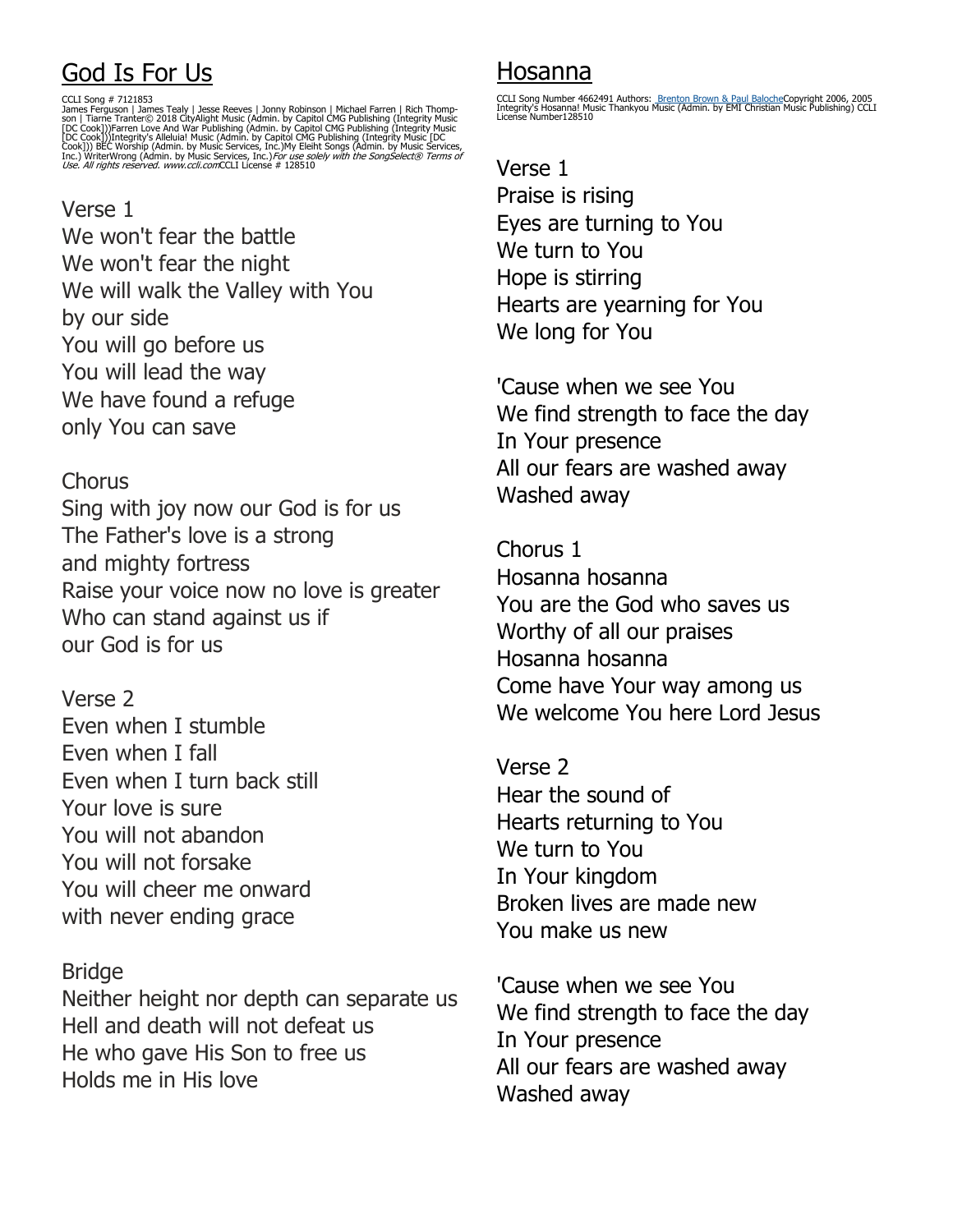# All Creatures Of Our God And King

CCLI Song # 6529800Jonathan Baird | Ryan Baird | St. Francis of Assisi | William Henry<br>Draper© 2013 Sovereign Grace Praise (Admin. by Capitol CMG Publishing (Integrity Music [DC<br>Cook]))For use solely with the SongSelect® T

#### Verse 1

All creatures of our God and King Lift up your voice and with us sing Oh praise Him Alleluia Thou burning sun with golden beam Thou silver moon with softer gleam Oh praise Him Oh praise Him Alleluia alleluia alleluia

#### Verse 2

Let all things their Creator bless And worship Him in humbleness Oh praise Him Alleluia Praise praise the Father praise the Son And praise the Spirit Three-in-One Oh praise Him Oh praise Him Alleluia alleluia alleluia

### Verse 3

All the redeemed washed by His blood Come and rejoice in His great love Oh praise Him Alleluia Christ has defeated every sin Cast all your burdens now on Him Oh praise Him Oh praise Him Alleluia alleluia alleluia

#### Verse 4

He shall return in pow'r to reign Heaven and earth will join to say Oh praise Him Alleluia Then who shall fall on bended knee All creatures of our God and King Oh praise Him Oh praise Him Alleluia alleluia alleluia

# Amazing Grace (My Chains Are Gone)

CCLI Song # 4768151<br>Chris Tomlin | John Newton | Louie Giglio 2006 sixsteps Music (Admin. by EMI Christian Music Publish-<br>ing)Vamos Publishing (Admin. by EMI Christian Music Publishing)worshiptogether.com songs (Admin. by<br>

#### Verse 1

Amazing grace how sweet the sound That saved a wretch like me I once was lost but now I'm found Was blind but now I see

#### Verse 2

'Twas grace that taught my heart to fear And grace my fears relieved How precious did that grace appear The hour I first believed

#### Chorus 1

My chains are gone I've been set free My God my Savior has ransomed me And like a flood His mercy rains Unending love amazing grace

### Verse 3

The Lord has promised good to me His word my hope secures He will my shield and portion be As long as life endures

#### Verse 4

The earth shall soon dissolve like snow The sun forbear to shine But God who called me here below Will be forever mine Will be forever mine You are forever mine